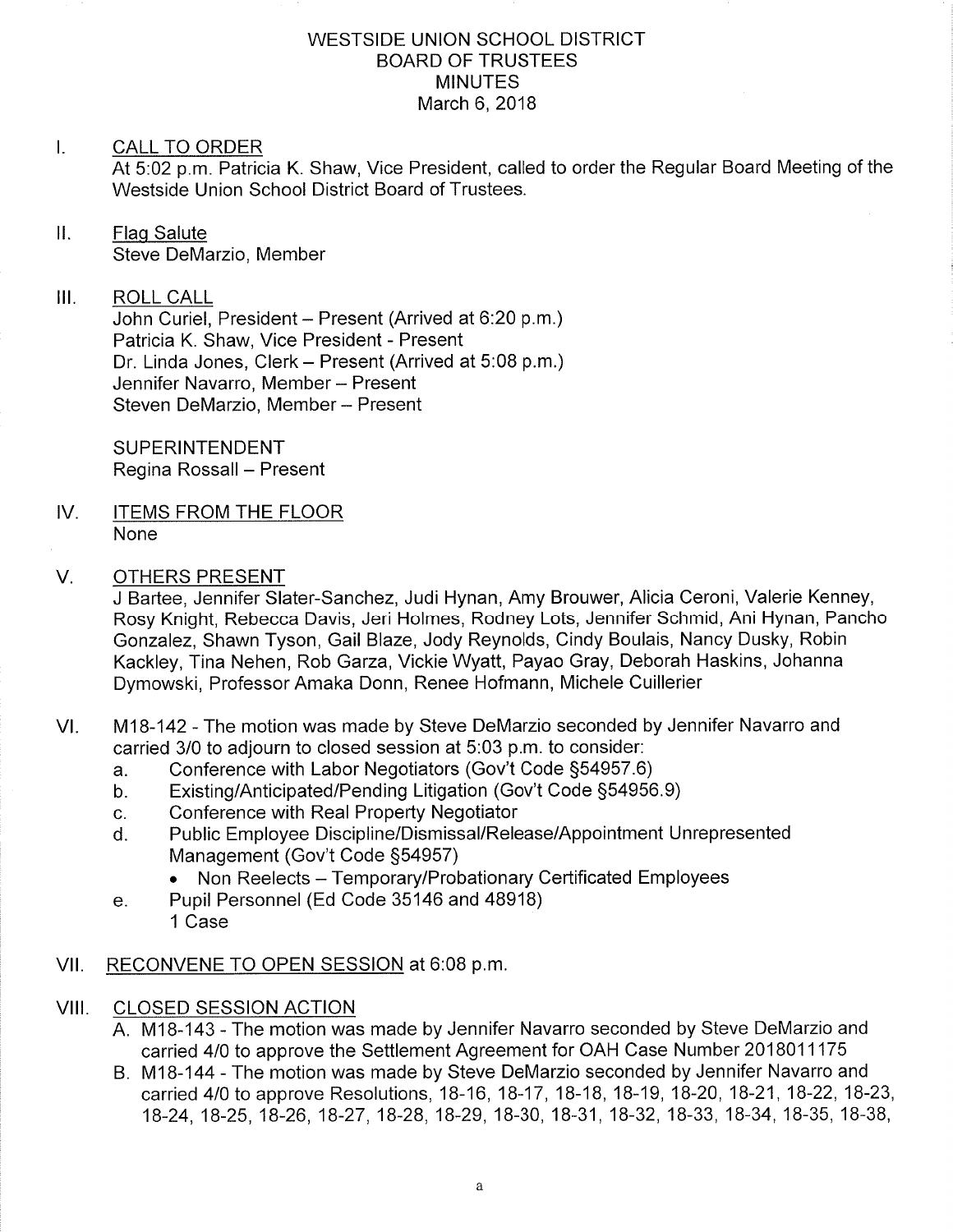Minutes Regular Board Meeting March 6 2018

the Board authorizes execution of signature duties to the Vice President, Patricia K. Shaw, for Non-Reelection of Temporary/Probationary Certificated Employees.

## IX. PRESENTATIONS

A. Site Presentation and Employee Recognitions

- . Hillview
- . Valley View
- B. 2nd lnterim Report

## X. HEARING SESSION/STAFF REPORTS

# A. Board Comments:

Steve DeMarzio

- Valley View, you have a great campus. The presentation shows how much you genuinely care about the school and the community. Renee Hofmann was my daughter's teacher; she has incredible patience.
- . Hillview, great presentation. I think it's great you are going for the WASC Accreditation and all the programs you are doing to address your challenges.
- Shawn Good job, it seems that your office gets tighter and tighter on your projections every year. On another note, California has the 6th largest GDP in the world, yet it is 47<sup>th</sup> per pupil funding and has the highest poverty level. According to the latest US News & World Report Best States Ranking, California is 26<sup>th</sup> in education (we should be  $\#$ 1) and a dismal  $50<sup>th</sup>$  in quality of life. The state is obviously not doing something right with its present course of action in the state government. I think the State squanders a lot of money. To declare a true War on Poverty, California should be spending billions of dollars on education to break the cycle of poverty and create an atmosphere that can fill these skilled jobs that are not being filled, not pet projects or programs that show little to nothing in return. Let's fund education in California to 2018 levels, not "fully funded" to back to 2007 levels. Prop 98 funding should be the floor and not treated as the ceiling.

Jennifer Navarro

- . Valley View, every time I have been on your campus I always feel welcome and part of the Valley View family. I enjoyed reading to your 6th grade students. Congratulations on your test scores. I see why you have large parent participation; you make everyone feel welcome.
- . Hillview, your presentation was very thorough. I love that you have detailed strategies on where you need improvement. I am glad to hear you use the AVID strategies. Congratulations on your Gold Ribbon School and the WASC accreditation.
- . <sup>I</sup>also agree with Steve. Great job, Shawn and Lisa, on the second interim repod, you explained it well.
- I went to Valley View and read to kindergarten and  $6<sup>th</sup>$  grade. I received notes from the 6<sup>th</sup> grade class. I also read at Rancho Vista. Tomorrow I will be visiting Del Sur. Linda Jones
- Valley View, I like your kindness camp in lieu of detention. We can see the effort of community support in your school climate. Kudos on your academic piece. Kids want to come to school. a
- Hillview, kudos for achieving WASC Accreditation and Gold Ribbon School. I like a the equity and opportunity information.
- Thank you, Shawn, your department always does a great job. a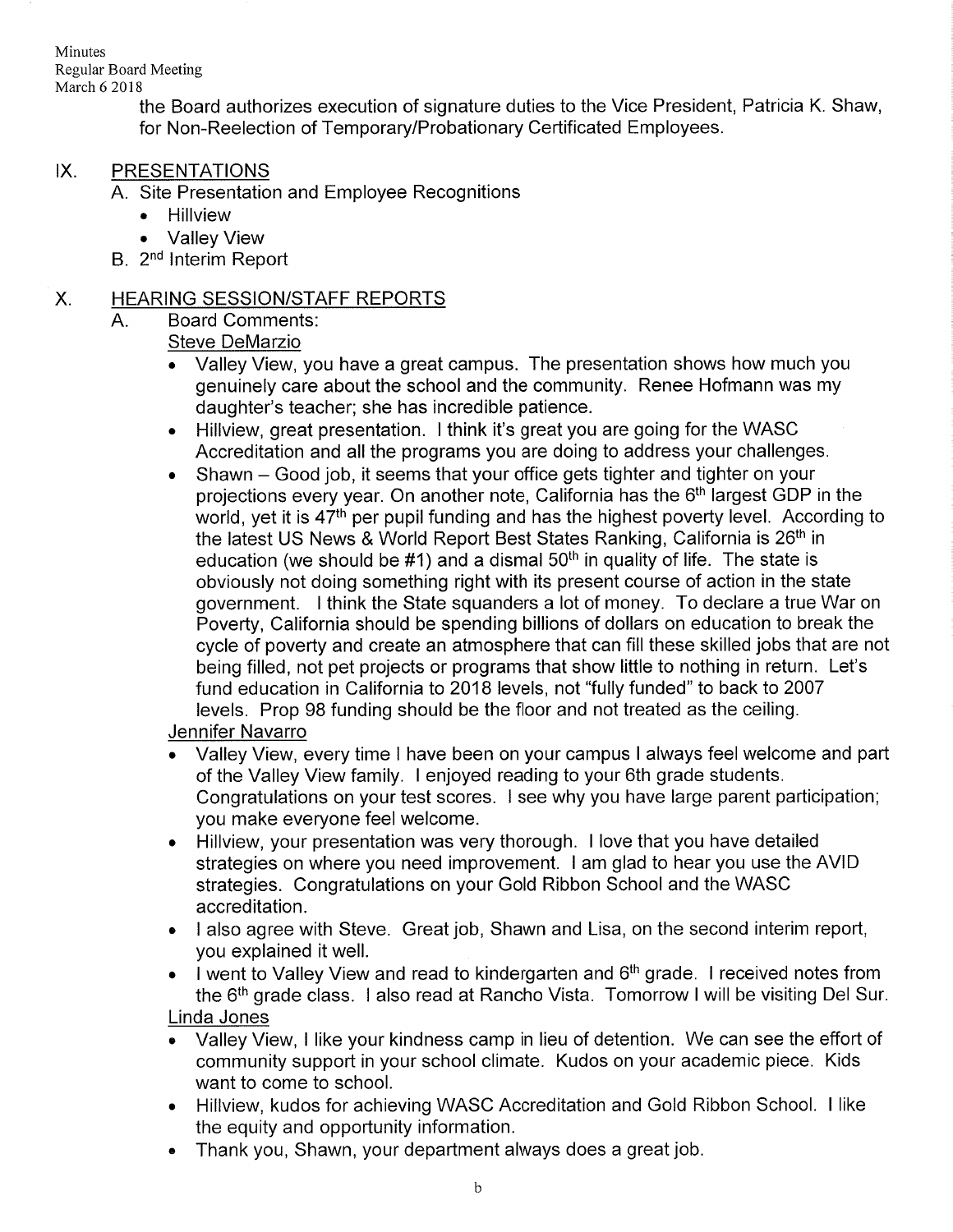**Minutes** Regular Board Meeting March 6 2018

> • I would like to apologize for not being here the last few months; I have had some health problems and just had back surgery.

Patricia K. Shaw

- . Valley View and Hillview, keep up the good work.
- . I agree with everything that Steve has said.

John Curiel

- . Thank you, Valley View, for your presentation this evening. I like that you are aware of your academic scores and you have a plan to move them fonvard. lt is good to see you have created a healthy and productive environment for our staff and students.
- . We know more about Hillview and incorporating more strategies. We appreciate the honesty on your scores. I appreciate your suspensions going down, days in the classroom are better. I thank you for pursuing the Model UN and congratulations on pursuing your WASC accreditation and receiving a Gold Ribbon School award.
- . I visited Gregg Anderson and Quartz Hill and toured Rancho Vista and Quartz Hill.
- . I read at Rancho Vista and Quartz Hill last week.
- . Thank you, Shawn, for your presentation this evening.
- . Thank you ,Patricia Shaw, for starting the meeting this evening.
- Staff Reports: B
	- 1. Assistant Superintendent Administrative Services Shawn Cabey
		- a. Thank you, Valley View and Hillview, for great presentations this evening.
		- b. Valley View is 219 units away from being 1.1 on student devices
		- c. Hillview is 80 units away from being  $1:1$  on student devices
	- 2. Assistant Superintendent Educational Services Marguerite Johnson Absent
	- 3. Deputy Superintendent Robert Hughes
		- a. Nice job, Hillview and Valley View. I see all the great things that are going on at your sites.
		- b. We have a lot of retirements this year. I anticipate us needing about 40 new teachers for next year. I appreciate Gina, Marguerite and the principal's help at our job fair in February. We will be attending several job fairs in the next several weeks.
	- 4. Superintendent Regina Rossall

Mrs. Rossall reviewed the following items with the Trustees:

- a. lt has been a busy week. Last week we started the WASC visitation at Joe Walker, WASC visits for our K-8 schools will begin in April.
- b. Thank you to both Valley View and Hillview for your presentations this evening. Tremendous things are going on at our schools. Academically you are right, we have to focus on improvement with the new standards. lt's not easy to move that dial as fast as we want. I know at Valley View they have been hit hard in retirements the last couple of years with about 50% of staff.
- c. I would like to thank Jennifer Navarro for attending the Business Outlook Conference last Friday, lots of information on how small business interacts in our community.
- d. We are looking at a McDonalds Dine-out on March 14th.
- e. Gregg Anderson is eligible to apply for CA Distinguished School. f. Thank you for reading at the sites on Dr. Seuss Day last Friday.
-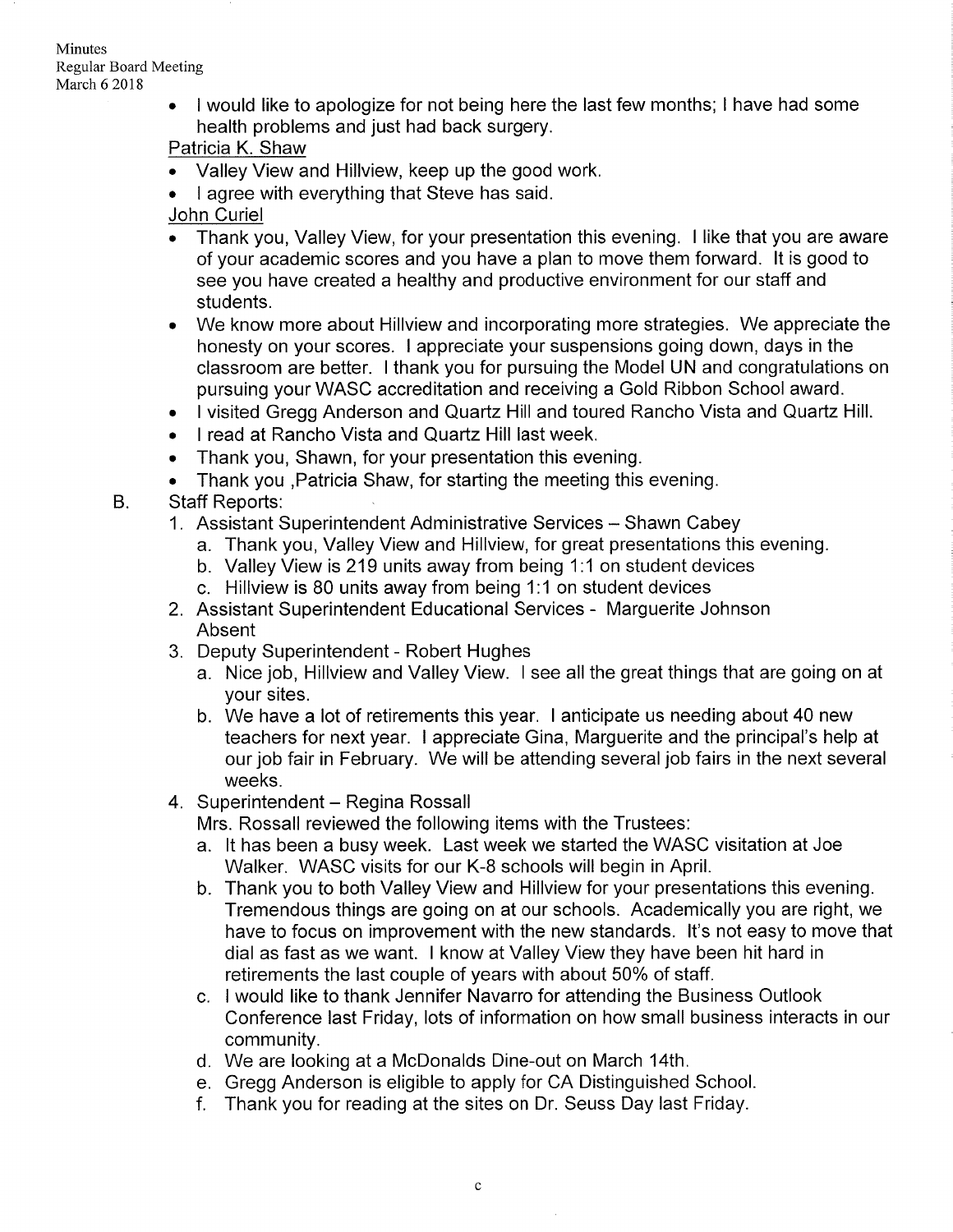g. The Board might want to consider a short workshop at the Wellness Fair in April regarding safety. There is interest on the part of our parents to know how safe our schools are and how can we make them safer.

## XI. PERSONAL APPEARANCES

- A. Westside Union Teachers Association Representative - Bob Dunham, President
- B. California School Employee Association Representative - Jeri Holmes, President
- C. Parent Teachers Association Representative
- D. WAVE Representative – Jennifer Navarro and Robert Hughes
	- Next meeting is Wednesday, March 7, 2018, at 6:30 p.m. in Room 4 at the District Office.
	- . Mulligans went well, we had many students attend. Trudy does a great job organizing this event.
	- . Nutty Run is on March 10,2018. lf you have registered, you can pick up your documents on Friday evening at Vinces Pasta and Pizza.
	- Almond Blossom Festival is this weekend, March 10-11, 2018, at Lane Park.
- Xll. ITEMS FROM THE FLOOR Continued None
- XIII. PUBLIC HEARING None

## XIV. BUSINESS SESSION

- 
- A. Organizational/Governance<br>1. M18-145- Item 1. Approval of the agenda of the Regular Board Meeting of March 6, 2018, as submitted. The motion was made by Patricia K. Shaw seconded by Jennifer Navarro and carried 5/0.
- 2. M18-146 Items  $2a 2g$ . The motion was made by Steve DeMarzio seconded by Linda Jones and carried 5/0 to approve the consent agenda.
	- 2a Minutes of the Regular Meeting on February 20, 2018<br>2b Gifts to the District
	-
	-
	- 2c Fundraising Authorization<br>2d Personnel Report Revised<br>2e Purchase Orders
	-
	-
	-
- 2f Consultant/Contract Agreement Schedule<br>2g Conference/Workshop Schedule<br>3. M18-147 Item 3. The motion was made by Jennifer Navarro seconded by Steve DeMarzio and carried 5/0 to approve the second and final reading of Board Policy and<br>Administrative Regulation 1230, School-Connected Organizations.
- 4. M18-148 Item 4. The motion was made by Steve DeMarzio seconded by Patricia K. Shaw and carried 5/0 to approve the 6<sup>th</sup> Grade Honor Academy Revised Criteria 15. ltem 5 - Discussion Item
- - . Board Governance

# XV. PERSONNEL

M18-149 - ltem 6. The motion was made by Steve DeMarzio seconded by Patricia <sup>K</sup> Shaw and carried 5/0 to approve to Sunshine Westside Union Teachers Association 6